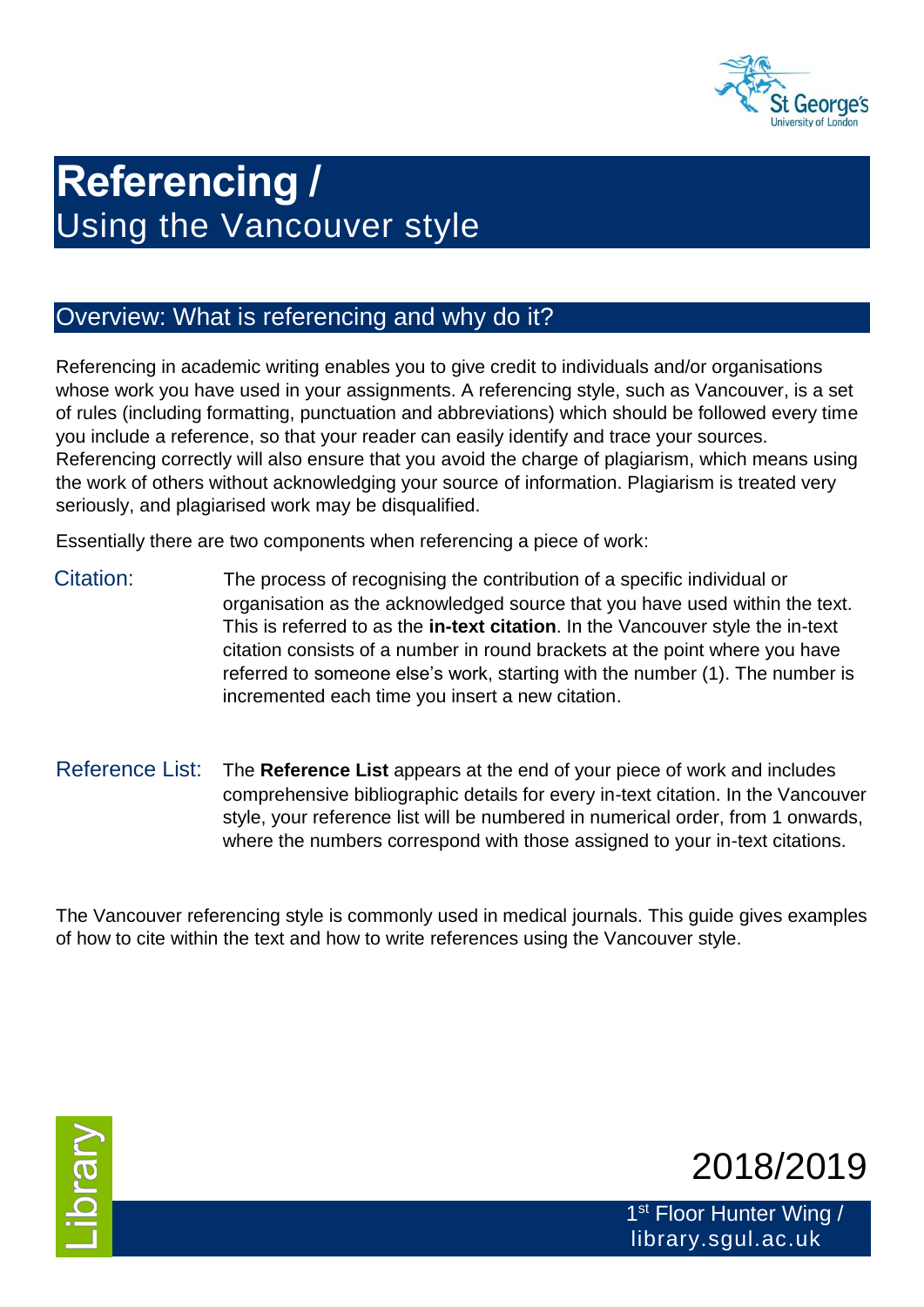# In this guide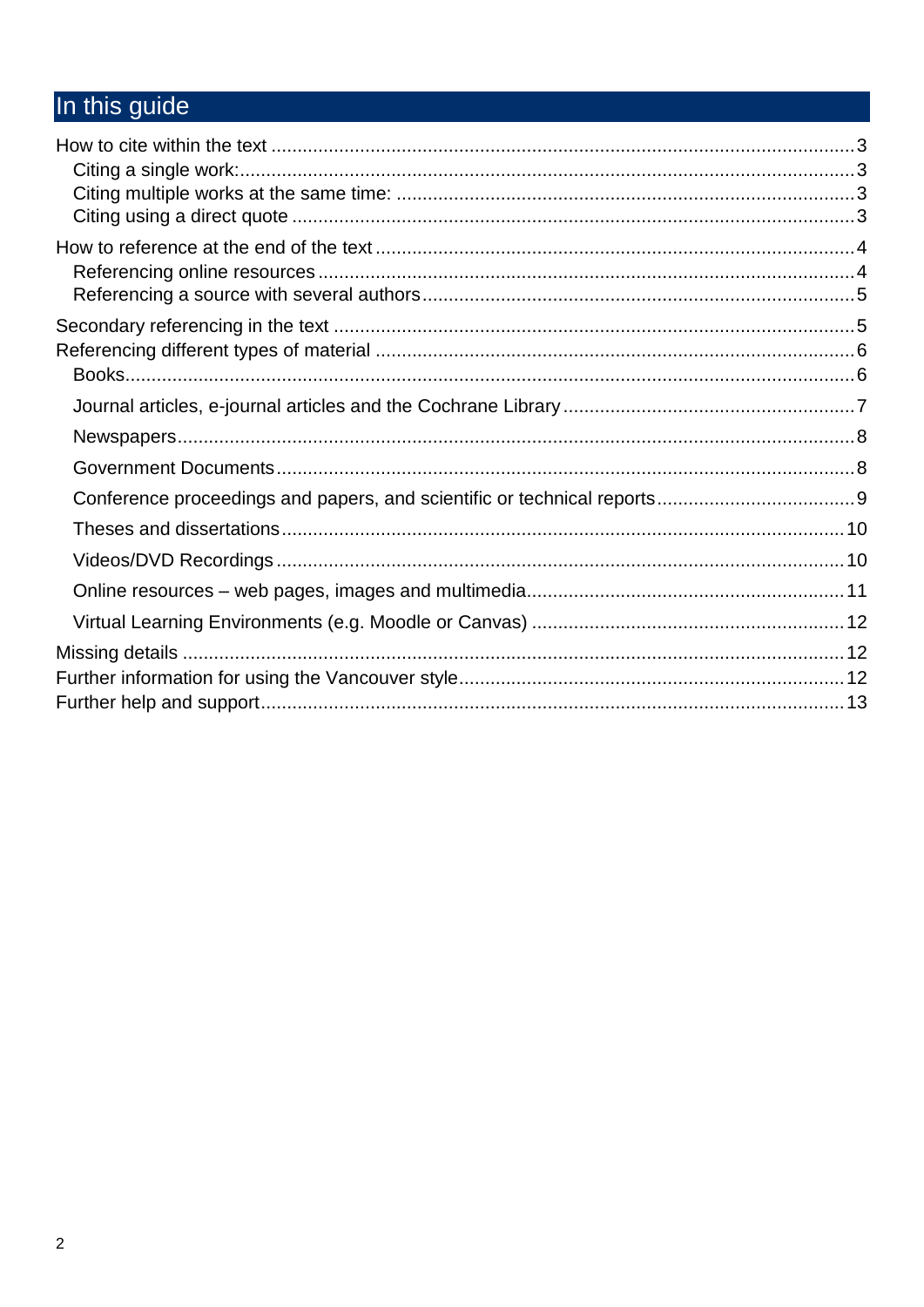## How to cite within the text

You should use numbers within brackets, for example (3), for in-text citations; the number in brackets links directly to the reference list at the end of the piece of work.

Only the number in brackets, for example (3), is given immediately after your citation in the text.

If you refer to the same source multiple times within your assignment you will always refer to it with the number it is assigned the first time that you cite it in your text. Therefore if you cite reference number (1) later in your text, you would cite it using the number (1) again.

#### Citing a single work:

In clinical practice, up to 2.5-L of fluid has been administered on one infusion (1). A number of studies have

#### Or:

Newman (3) has argued that….

#### Citing multiple works at the same time:

If citing more than one piece of work in the same place in your text then each piece needs to be given a number in the in-text citation, and must then be listed fully in your reference list. If the numbers are a consecutive range then link the first and last inclusive numbers with a hyphen, if not then separate each number with a comma.

For example, citing works 3, 4, 5, 6, and 9 would look like this:

Several studies (3-6, 9) have compared the effects of.........

#### Citing using a direct quote

Citing using a direct quote is not common practice in scientific writing, so while it is not incorrect it should be avoided where possible. Instead, try to report the findings that you want to reference in your own words and cite it according to the instructions given above.

If using a direct quote in the text is unavoidable then you must use quotation marks and give the page number(s), as well as a citation number in brackets. For example:

Skretkowicz (4) has stated that 'Florence Nightingale's *Notes on Nursing* is a masterpiece in the literature of nineteenth-century social reform' (p. 9).

Short quotations (up to 2 lines) can be included in the body of the text, as in the example above. Longer quotations should be indented in a separate paragraph, and a smaller typeface may be used. For example:

#### Barnett (11) has said that

'The nineteenth century witnessed a radical shift in the meaning of the body's boundary. Skin – in particular its colour and cleanliness – had always played a central role in the shaping of personal identity and social position, and in the previous century caricaturists had taken great pains to capture the pocked, abraded, coarsened hides of the Enlightenment's jaded pleasure-seekers. For middle-class families in the new industrial cities, however, the skin became a political and an ethical boundary, a tool of individuation and a marker of health, wealth and dignity' (p. 48).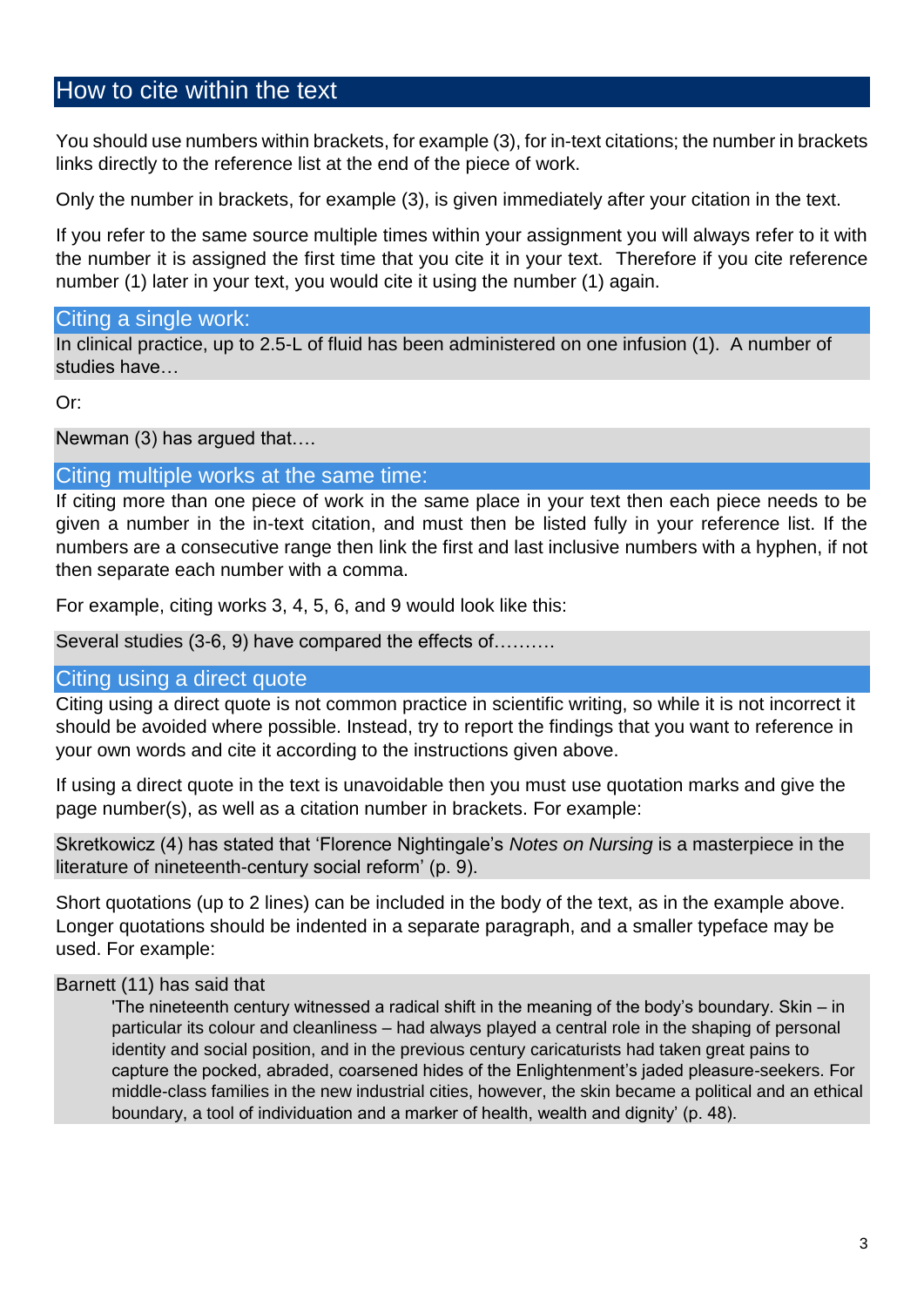If you are not using all of the quotation, this can be indicated using three dots:

Barnett (11) has said that '[t]he nineteenth century witnessed a radical shift in the meaning of the body's boundary ... the skin became a political and an ethical boundary, a tool of individuation and a marker of health, wealth and dignity' (p. 48).

## How to reference at the end of the text

Full references will include different elements of information depending on the type of resource that has been used. Examples of the elements, order and punctuation for different types of resource are given in the next section of this guide. References should be listed at the end of your assignment in a numbered list, in **numerical order**, where the numbers correspond to those assigned to your in-text citations. Therefore if your text is something like this:

In clinical practice, up to 2.5-L of fluid has been administered on one infusion (1). In some cases penicillin has been shown to be more effective (2), however Newman (3) has argued that non-fatty acids…..

Then your reference list will look like this:

1. Schen RJ, Singer-Edelstein M. Subcutaneous infusions in the elderly. J Am Geriat Soc. 1981; 29: 583-85.

2. Fleming A. Penicillin its practical approach under the general editorship of Professor Sir Alexander Fleming. 2nd ed. London: Butterworths; 1950.

3. Newman RE, Storlien LH, Bryden WL, Kirby AC, Downing JA. Dietary n-3 and n-6 fatty acids alter avian pituitary sensitivity. Nutr Neurosci. 2003; 6 (6): 343-50.

Note:

- Do not put brackets round the numbers at the start of each entry in the reference list.
- Authors' forenames are normally abbreviated to initials, giving a maximum of two initials.
- Whenever possible details should be taken from the title page of a publication and not from the front cover, which may be different.

#### Referencing online resources

When referencing a resource that you have accessed online there are some additional pieces of information that you need to provide in order to indicate this to the reader. The key differences are:

- You will need to insert [Internet] at the end of the title, indicating you accessed the resource online
- You will need to insert [cited Year Month Day] after the year of publication, telling the reader exactly when you accessed the resource
- You will need to finish the reference with the statement 'Available from:' and the full URL where you accessed the resource, this tells the reader exactly where you accessed the resource

It is important to provide information on when and where you accessed an online resource because information published online can be moved and/or changed far more quickly than that in print publications. Vancouver uses the convention [cited Year Month Date] to indicate the date that you accessed the resource.

Specific examples of how to reference different types of online resource are given in the 'Referencing different types of material' section of this guide.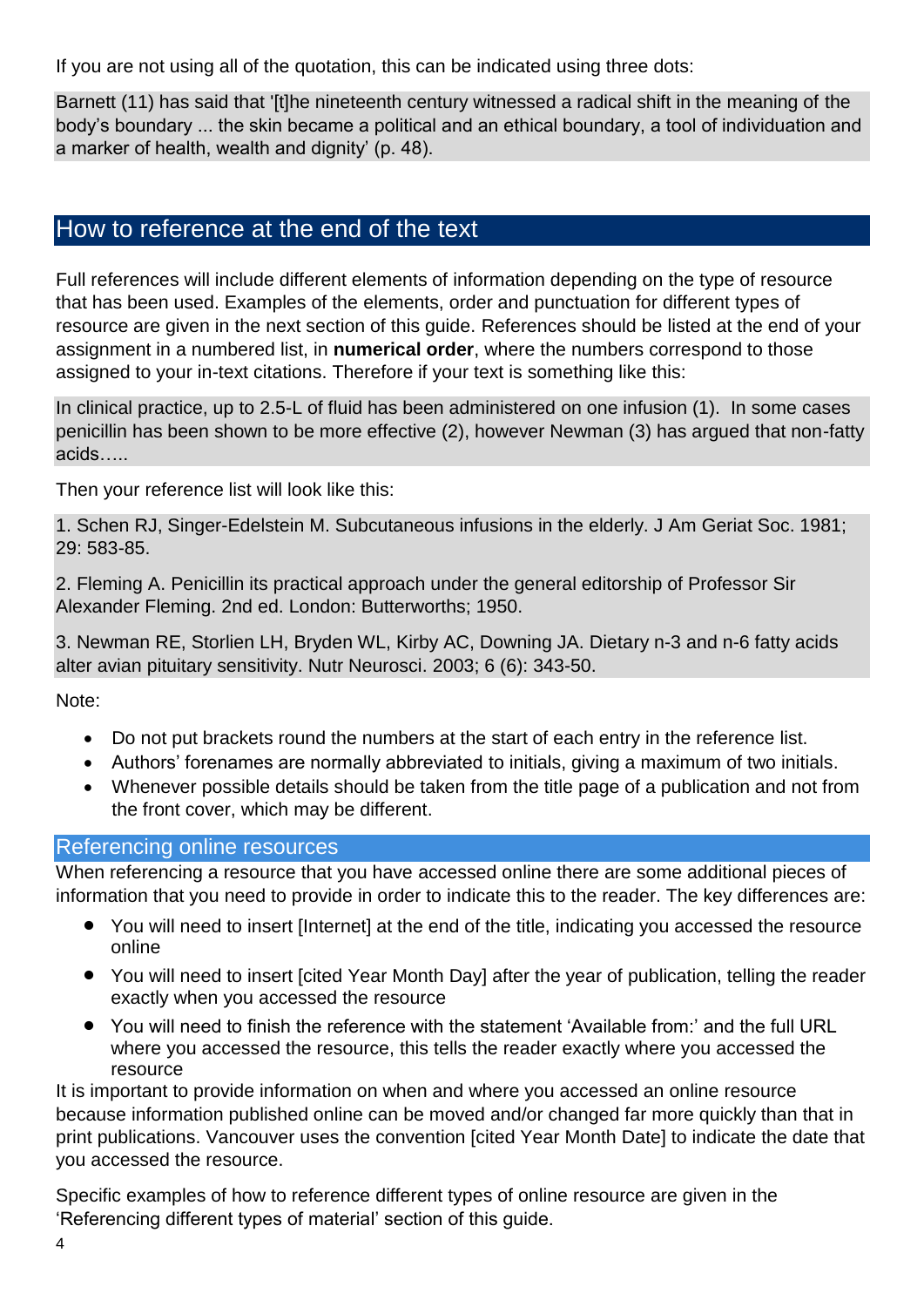## Referencing a source with several authors

For a source with 2-6 authors list all the authors in the order listed on the source separated by commas.

For example, a book with three authors:

Hull J, Forton J, Thomson AH. Paediatric respiratory medicine. 2<sup>nd</sup> ed. Oxford: Oxford University Press; 2015.

If there are more than 6 authors, you may put the first three followed by a comma and 'et al.' meaning 'and others.'

For example, this journal title with 12 authors listed in full looks like this:

Burns J, Mason C, Mueller N, Ohlander J, Zock J, Drobnic F, Wolfarth B, Heinrich J, Omenaas E, Stensrud T, Nowak D, Radon K. Asthma prevalence in Olympic summer athletes and the general population: An analysis of three European countries. Respir Med. 2015; 109 (7): 813–820.

But the reference can be shortened to:

Burns J, Mason C, Mueller N, et al. Asthma prevalence in Olympic summer athletes and the general population: An analysis of three European countries. Respir Med. 2015; 109 (7): 813–820.

## Secondary referencing in the text

When citing the work of one author found in the work of another author you should acknowledge that you did not consult the original source by using the phrase 'cited by' in your text:

Bateman and Crant, cited by Tappen (8) noted that…

The phrase 'cited by' indicates that the reference to Bateman and Crant's study was found in the work by Tappen, and that you have not read Bateman and Crant's study. Thus, Bateman and Crant is a secondary reference. When using a secondary reference you only include the primary reference (which you have read) in your reference list, so in the example above this would be the work by Tappen.

**Note:** Secondary references should be used sparingly, and wherever possible you should only include references you have actually read. It is considered plagiarism to cite a work that you have not read.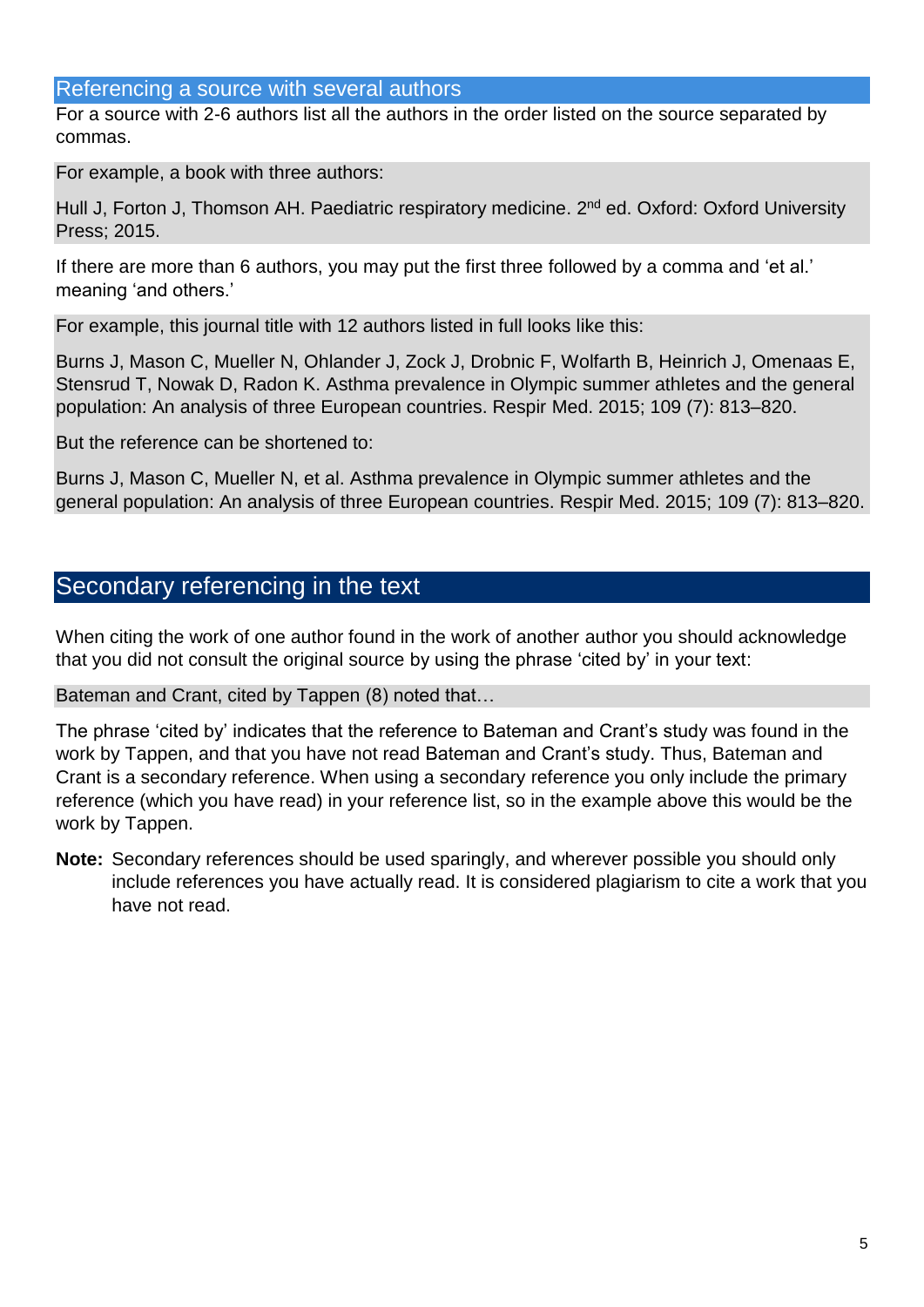## Referencing different types of material

#### **Books**

#### Book by a single author:

Author's Surname Initial. Title of book. Edition if later than 1<sup>st</sup>. Place of publication: Publisher Name; Year of publication.

Razaq S. Difficult cases in primary care: women's health. London: Radcliffe Publishing; 2012.

#### Book by two authors:

Author's Surname Initial, Author's Surname Initial. Title of book. Edition if later than 1<sup>st</sup>. Place of publication: Publisher Name; Year of publication.

Marcdante KJ, Kliegman RM. Nelson essentials of paediatrics. 7<sup>th</sup> ed. Philadelphia, PA: Elsevier Saunders; 2015.

#### Book by a corporate author (e.g. a government department or organisation):

Name of corporate author. Title of book. Place of publication: Publisher Name; Year of publication.

NHS Institute for Innovation and Improvement. Improvement leaders' guide: general improvement skills: improvement knowledge and skills. Coventry: NHS Institute for Innovation and Improvement; 2007.

### Edited book (including reference material such as dictionaries, encyclopaedias, bibliographies and indexes):

Editors Surname Initial(s), editor. Title of book/dictionary/encyclopaedia etc. Edition if later than 1<sup>st</sup>. Place of publication: Publisher Name; Year of publication.

1. Lally F, Roffe C, editors. Geriatric medicine: an evidence-based approach. Oxford: Oxford University Press; 2014.

2. Trumble W, Brown L, editors. Shorter Oxford English dictionary. 5<sup>th</sup> ed. Oxford: Oxford University Press; 2004.

## Chapter in an edited book:

Author's Surname Initial. Title of chapter. In: Editors Surname Initial, editor. Title of book. Edition if later than 1<sup>st</sup>. Place of publication: Publisher Name; year of publication. p. numbers.

Kalra L. Stroke units: research in practice. In: Lally F, Roffe C, editors. Geriatric medicine: an evidence-based approach. Oxford: Oxford University Press; 2014. p. 161-172.

## E-book from a website:

Author's Surname Initial. Title of book [Internet]. Edition if later than 1<sup>st</sup>. Place of publication: Publisher Name; Year of publication [cited year month day]. Available from: URL.

Tse H, Lip GY, Coats AJ, editors. Oxford desk reference: cardiology [Internet]. Oxford: Oxford University Press; 2011 [cited 2015 Jun 15]. Available from: http://dx.doi.org/10.1093/med/9780199568093.001.0001.

## E-book on CD / DVD / mobile device:

Author's Surname Initial. Title of book [CD-ROM/DVD or other relevant software or device information]. Edition if later than 1<sup>st</sup>. Place of publication: Publisher Name; Year of publication.

Dalley AF, Gould DJ. Dynamic human anatomy student version [CD-ROM]. Philadelphia, PA: Lippincott Williams & Wilkins; 2004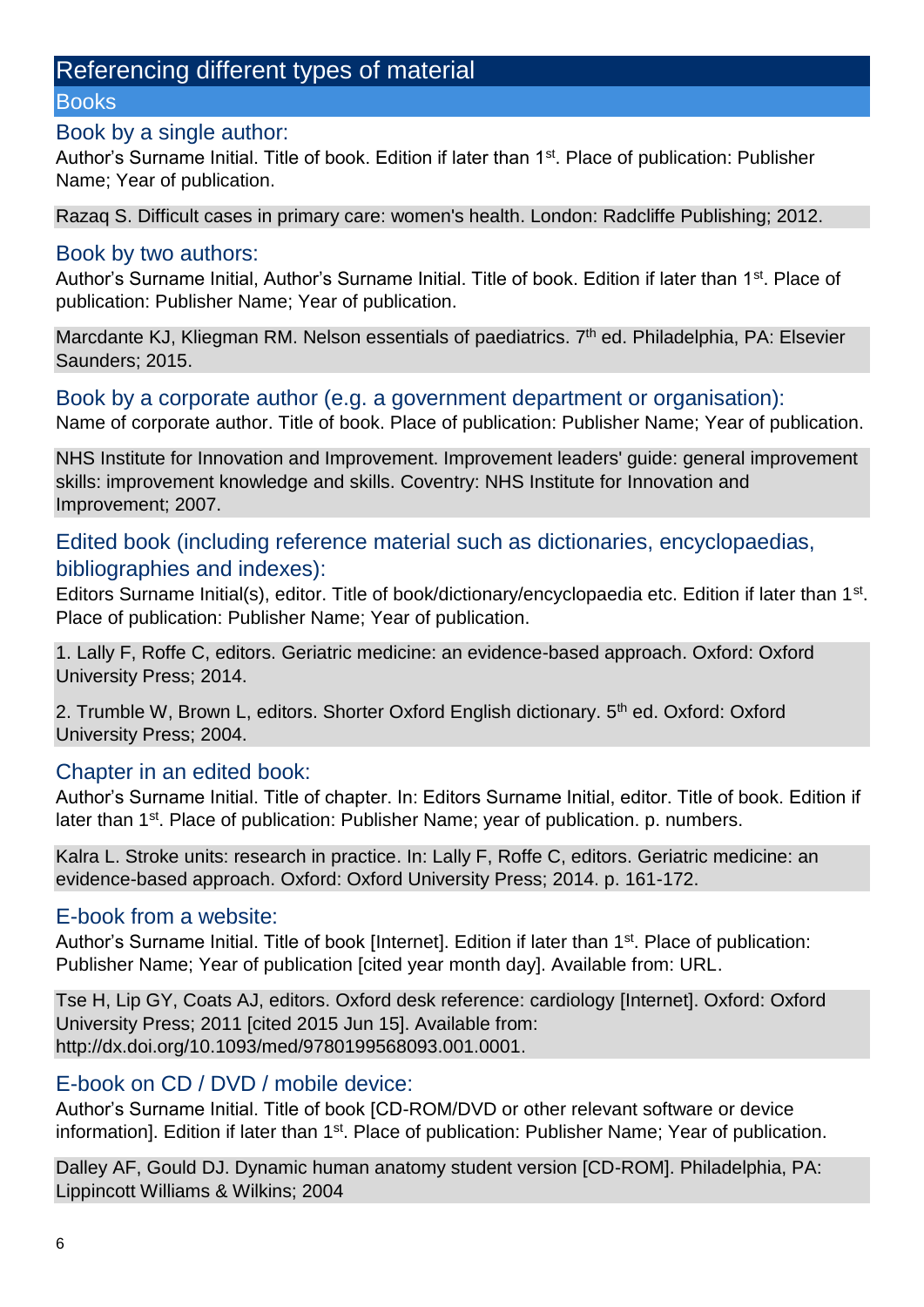#### Journal articles, e-journal articles and the Cochrane Library

#### Article in a printed journal:

Author's Surname Initial. Title of journal article. Abbreviated journal title. Year; volume number (issue number if there is one): page numbers.

Cooper C, Sommerlad A, Lyketsos CG, Livingston G. Modifiable Predictors of Dementia in Mild Cognitive Impairment: A Systematic Review and Meta-Analysis. Am J Psychiatry. 2015; 172 (4): 323-334.

#### Article in an e-journal:

Author's Surname Initial. Title of article. Abbreviated journal title [Internet]. Year [cited year month day]; volume number (issue number if there is one): page numbers. Available from: URL, or other electronic address for the article (for example, a DOI).

Cooper C, Sommerlad A, Lyketsos CG, Livingston G. Modifiable Predictors of Dementia in Mild Cognitive Impairment: A Systematic Review and Meta-Analysis. Am J Psychiatry [Internet]. 2015 [cited 2015 Jun 23]; 172 (4): 323-334. Available from:http://ajp.psychiatryonline.org/doi/full/10.1176/appi.ajp.2014.14070878.

Many providers also give an article a unique identifier called a DOI (digital object identifier) which is a permanent, persistent link to the article and preferable to use since this link will never 'break'. If you can see a DOI for the article you are referencing, provide it instead of the URL at the end of the reference - the DOI should be preceded by http://dx.doi.org/ in order for the link to work.

Cooper C, Sommerlad A, Lyketsos CG, Livingston G. Modifiable Predictors of Dementia in Mild Cognitive Impairment: A Systematic Review and Meta-Analysis. Am J Psychiatry [Internet]. 2015 [cited 2015 Jun 23]; 172 (4): 323-334. Available from: http://dx.doi.org/10.1176/appi.ajp.2014.14070878.

**Note:** Titles of journals should be abbreviated according to the standard format. These can be found at the National Library of Medicine's PubMed website, using the Journals database feature: **<http://www.ncbi.nlm.nih.gov/journals>**

## Review in the Cochrane Library

The Cochrane Library indicates how their reviews should be cited, just click on the 'How to Cite' links provided in the database for instructions.

To obtain the example below I looked at an example record in the Cochrane Library. The 'How to Cite' instructions were:

Stroke Unit Trialists' Collaboration. Organised inpatient (stroke unit) care for stroke. Cochrane Database of Systematic Reviews 2013, Issue 9. Art. No.: CD000197. DOI: 10.1002/14651858.CD000197.pub3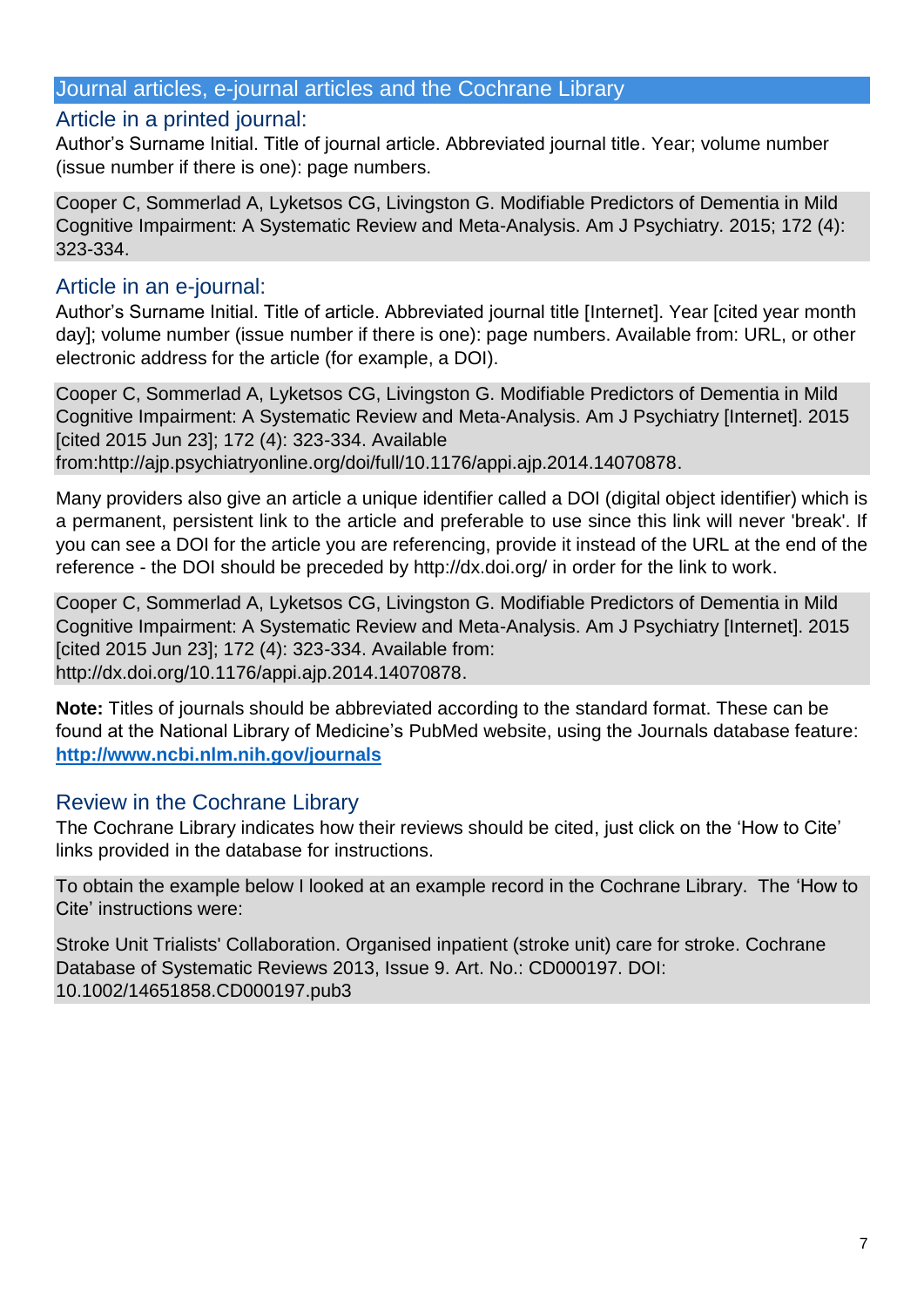#### **Newspapers**

#### Article in a printed newspaper:

Author's Surname Initial. Title of article. Title of Newspaper. Year Month Day; Location in newspaper.

Clarkson M. Outreach studies in the community. The Guardian. 1998 Jun 16; Sect. A:3 (col.4).

## Article in an online newspaper:

Author's Surname Initial. Title of article. Title of Newspaper [Internet]. Year Month Day [cited Year Month Day]. Available from: URL.

Boseley S. NHS cancer guide for GPs and patients could save 5,000 lives a year, says Nice. The Guardian [Internet]. 2015 Jun 23 [cited 2015 Jun 24]. Available from: http://www.theguardian.com/society/2015/jun/23/nhs-cancer-guide-gps-patients-could-save-5000 lives-a-year-nice.

**Note:** If no author name is given then begin the reference with the title of the article. *Do not use Anonymous or Anon.*

#### Government Documents

Government report (printed) or Command Papers (for example a white paper or a green paper):

Name of Government Department. Title of paper/report, Cm number – also called the Series number. Place of publication: Name of Publisher; Year of publication.

Department of Health. Healthy lives, healthy people: our strategy for public health in England, Cm7985. London: Stationery Office; 2010.

**Note:** If it is a report rather than a white or green paper then there will be no Cm number to use.

#### Government report (online):

Name of Government Department. Title of paper/report, Cm number [Internet]. Place of publication: Name of Publisher; Year of publication [cited Year Month Day]. Available from: URL.

Department of Health. Equity and excellence: Liberating the NHS, Cm7881 [Internet]. London: Stationery Office; 2010 [cited 2015 Jun 24]. Available from: https://www.gov.uk/government/uploads/system/uploads/attachment\_data/file/213823/dh\_117794. pdf.

#### Government circular (printed):

Name of Government Department. Title of report, circular number if relevant. Place of Publication: Publisher Name; Year of publication.

Department of Health. Public health ring-fenced grant conditions – 2015/16, LAC(DH)(2014)2. London: Department of Health; 2014.

#### Government circular (online):

Department of Health. Title of circular, circular number if relevant [Internet]. Place of Publication: Publisher Name; Year of publication [cited Year Month Day]. Available from: URL.

Department of Health. Social care – charging for care and support, LAC(DH)(2015)1 [Internet]. London: Department of Health; 2015 [cited 2015 Jun 24]. Available from: https://www.gov.uk/government/uploads/system/uploads/attachment\_data/file/406247/LAC\_2015\_ v2\_acc.pdf.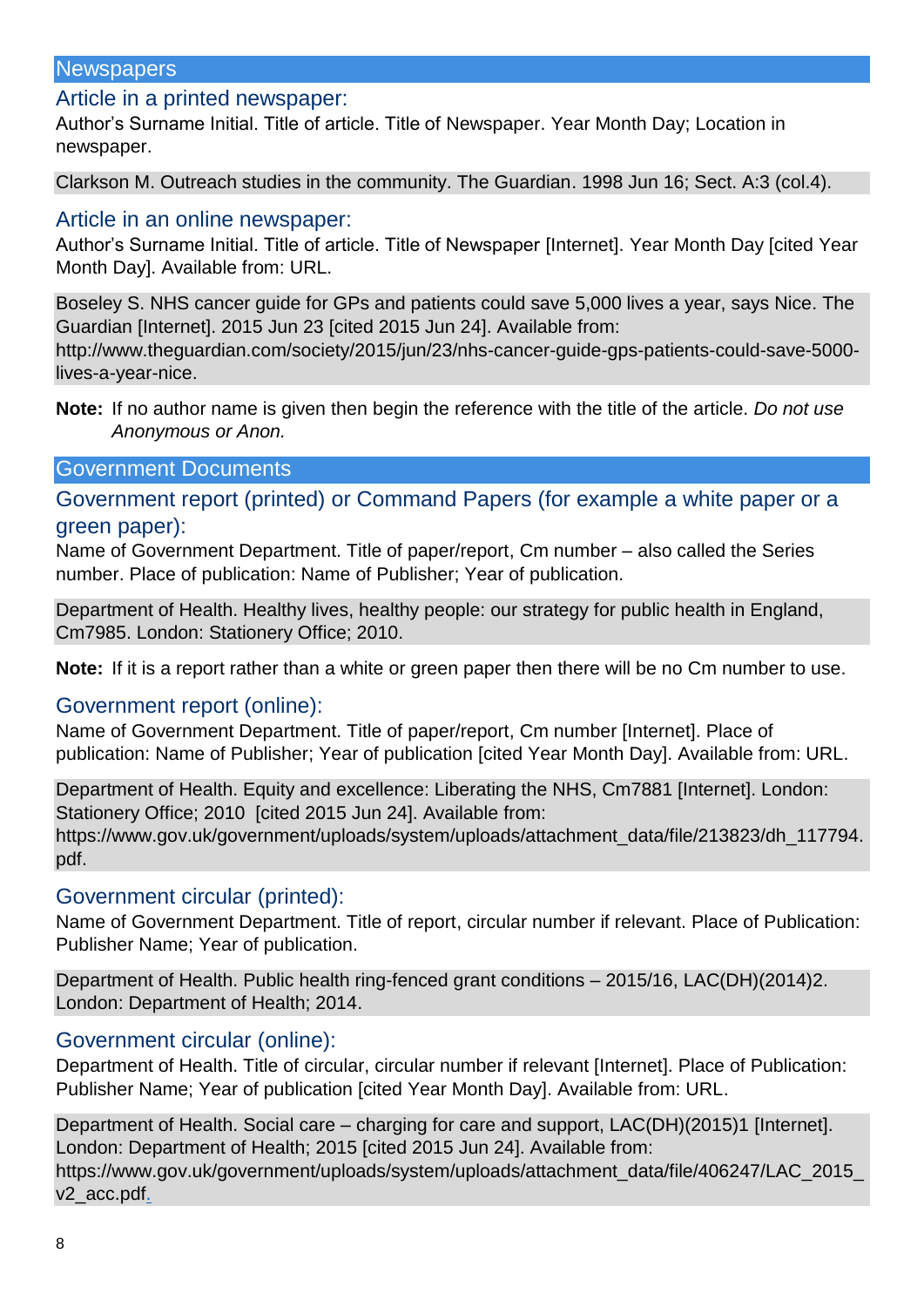## Acts of Parliament (printed):

Name of Country. Title of Act, Chapter. Place of Publication: Publisher Name; Year of Act.

Great Britain. Abortion Act 1967, Chapter 67. London: Stationery Office; 1967.

## Acts of Parliament (online):

Name of Country. Title of Act, Chapter [Internet]. Place of Publication: Publisher Name; Year of Act [cited Year Month Day]. Available from: URL.

Great Britain. Human Tissue Act 2004, Chapter 30 [Internet]. London: Stationery Office; 2004 [cited 2004 Feb 15]. Available from: [http://www.opsi.gov.uk/acts/acts2004/20040030.htm.](http://www.opsi.gov.uk/acts/acts2004/20040030.htm)

## Conference proceedings and papers, and scientific or technical reports

**Note:** Treat the proceedings of a conference like an edited book, adding relevant information about the conference. Treat a presentation/paper from the conference proceedings like a chapter in an edited book.

## Whole Conference (printed as a publication):

Editor's Surname Initial, editor. Title of publication if there is one. Conference; date; location. Place of publication: Publisher Name; Year of publication.

Holland-Elliott K, editor. What about the workers? Proceedings of a symposium held at the Royal Society of Medicine; 2004 Mar 30; London, UK. London: Royal Society of Medicine Press; 2004.

### Whole conference (online) – this would be similar to an e-book:

Editor's Surname Initial, editor. Title of publication if there is one [Internet]. Conference; date; location. Place of publication: Publisher Name; year of publication [cited Year Month Day]. Available from: URL.

Muller S, editor. Proceedings of the 21st International Conference on Head-Driven Phrase Structure Grammar; 2014 Aug 27–29; Buffalo, NY [Internet]. Stanford, CA: CSLI Publications; 2014 [cited 2015 Jun 24]. Available from:

http://web.stanford.edu/group/cslipublications/cslipublications/HPSG/2014/.

**Note:** If there is no publication title put [Internet] after the conference location information instead.

## Conference paper/presentation (printed in conference proceedings/conference publication):

Author's Surname Initial. Title of presentation/paper. In: Editor's Surname Initial, editor. Title of conference. Relevant information such as Conference; date; location. Place of publication: Publisher Name; Year of publication. p. page numbers.

Ehrler F, Walesa M, Sarrey E, Lovis C. Smartphones : Evidence-based User-Interface Design. In: Lehmann CU, Ammenwerth E, Nøhr C, editors. MEDINFO 2013. Proceedings of the 14th World Congress on Medical and Health Informatics; 2013 Aug 20-23; Copenhagen, Denmark. Amsterdam, Holland: IOS Press; 2013. p. 57 - 61.

## Conference paper/presentation (online):

Author's Surname Initial. Title of presentation/paper. In: Editor's Surname Initial, editor. Title of publication if there is one [Internet]. Conference; date; location. Place of publication: Publisher Name; Year of publication [cited Year Month Day]. p. page numbers. Available from: URL.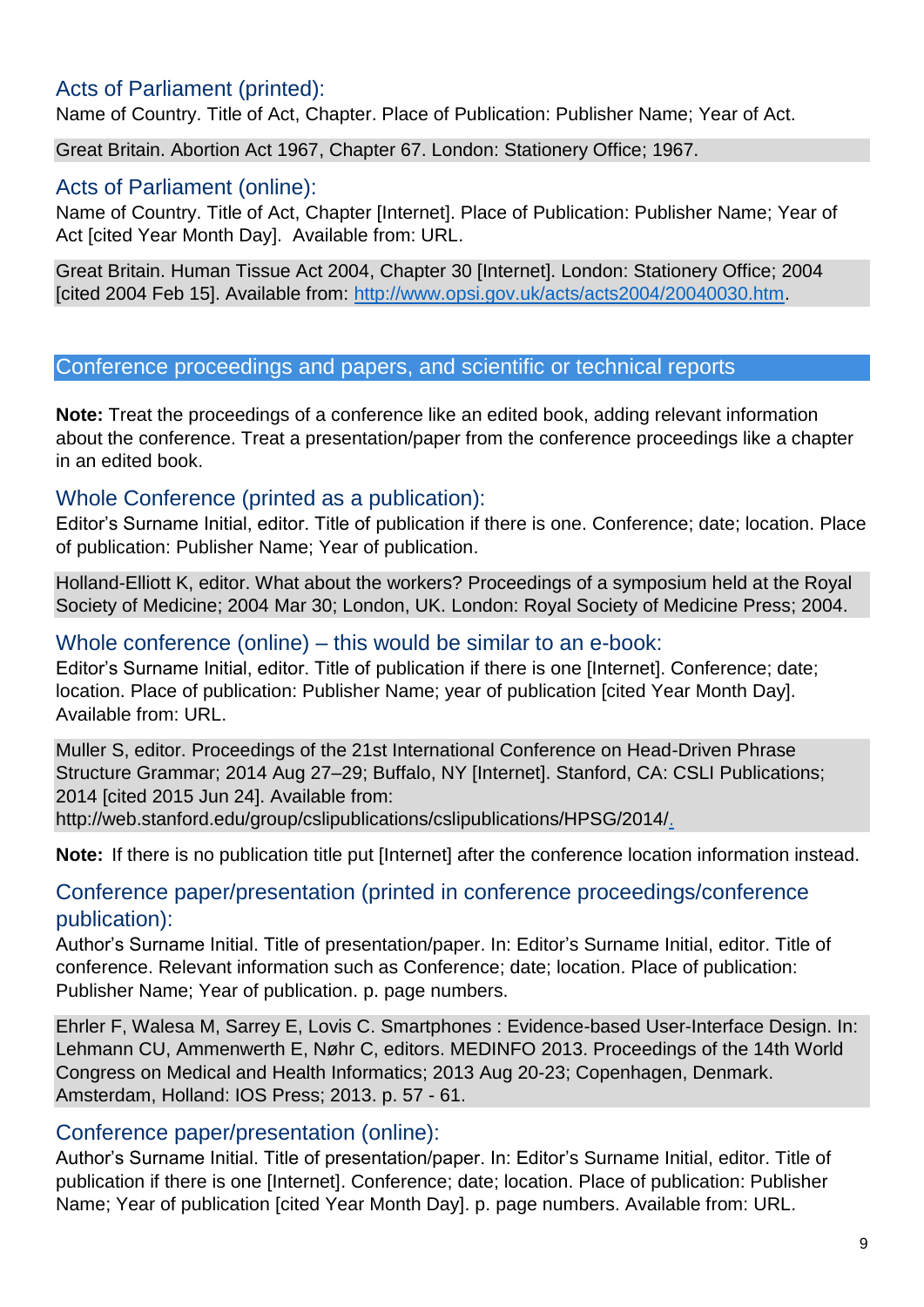Reeder B, Le T, Thompson HJ, Demiris G. Comparing information needs of health care providers and older adults: findings from a Wellness Study. In: Lehmann CU, Ammenwerth E, Nøhr C, editors. MEDINFO 2013 [Internet]. Proceedings of the 14th World Congress on Medical and Health Informatics; 2013 Aug 20-23; Copenhagen, Denmark. Amsterdam, Holland: IOS Press; 2013 [cited 2015 Jun 24]. p. 18-22. Available from: http://dx.doi.org/10.3233/978-1-61499-289-9- 18.

## Scientific or technical report (printed):

Author's Surname Initial. Title of report. Place of Publication: Publisher Name; Year Month of publication. Report Number (if relevant).

Centre for Health Technology Evaluation at NICE. Crizotinib for previously treated non-small-cell lung cancer associated with an anaplastic lymphoma kinase fusion gene. London: National Institute for Health and Care Excellence; 2013 Sep. Report No: TA296.

#### Theses and dissertations

## Thesis, Dissertation or Project (printed):

Author's Surname Initial. Title of dissertation/thesis etc. [dissertation/thesis etc.]. Place of publication: Publisher Name (generally the University that the student attended); Year of Publication.

Yates MT. Effect of ESC/EACTS guidelines on myocardial revascularisation on heart team discussion of patients with severe coronary artery disease in the United Kingdom [thesis]. London: St Georges, University of London; 2015.

## Thesis, Dissertation or Project (online):

Author's Surname Initial. Title of dissertation/thesis etc. [dissertation/thesis etc. on the Internet]. Place of publication: Publisher Name (generally the University that the student attended); Year of Publication [cited Year Month day]. Available from: URL.

Patient L. A comparison of the requesting of investigations by nurses versus doctors during rapid assessment and treatment (RAT) in an emergency department [dissertation on the Internet]. London: St George's, University of London; 2014 [cited 2014 Jun 24]. Available from: https://elearning.sgul.ac.uk/exampapers/Postgraduate/MRes\_Clinical\_Practice/2014/L\_Patient.pdf

## Videos/DVD Recordings

## Videos:

Author's Surname Initial (if known). Title of video [videocassette]. Place of publication: Publisher Name; Year of publication.

Dispatches: living with aids [videocassette]. London: Channel 4; 2005.

## DVD recordings:

Author's Surname Initial (if known). Title of dvd [dvd]. Place of publication: Publisher Name; Year of publication.

St George's, University of London. A patient guide to deep vein thrombosis [dvd]. London: Media Services, St George's, University of London; 2005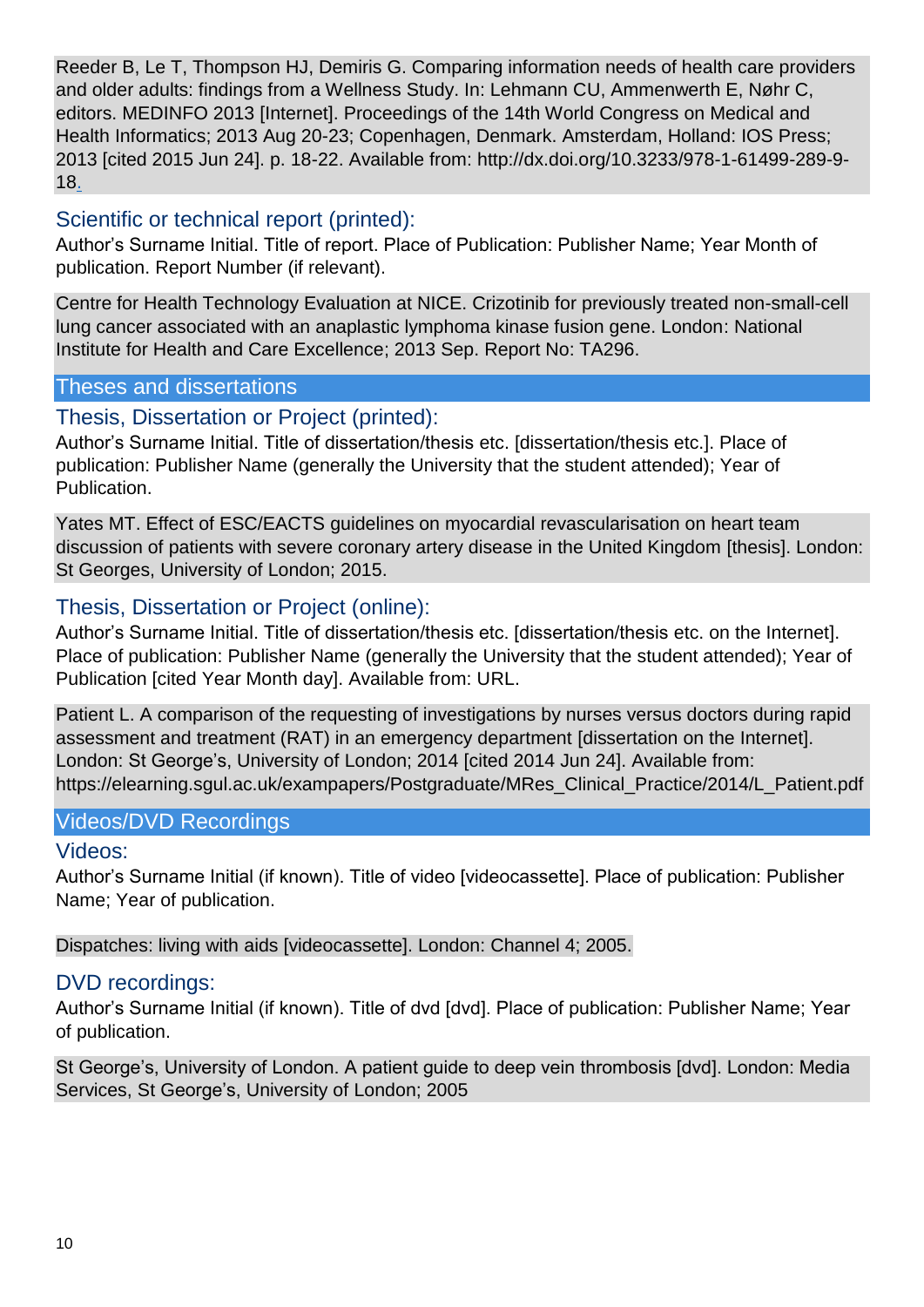#### Online resources – web pages, images and multimedia

In the context of online resources it is useful to remember:

- The author can be a person or the organisation that produced the resource.
- The term "publisher" means an organisation responsible for the website.
- If you are unable to find out either the place of publication or the publisher, then leave them out.
- The date of publication means the date on the document, if it can be found. If not, you need to use the date that the pages were last updated. This may appear at the bottom of the page.
- The cited date is the date that you looked at the resource.
- You must give the full web address (URL or DOI), it is never acceptable to omit this.

#### Web pages/web document:

Author's Surname Initial. Title of web page/web document [Internet]. Place of publication: Publisher Name; Year of Publication [cited Year Month Day]. Available from: URL.

Cancer Research UK. Lung cancer statistics [Internet]. London: Cancer Research UK; 2015 [cited 2015 Jun 24]. Available from: http://www.cancerresearchuk.org/health-professional/cancerstatistics/statistics-by-cancer-type/lung-cancer.

#### Images and multimedia:

For images or multimedia sources found online you will need to give some format information such as: image/photograph/video/podcast, followed by the phrase 'on the Internet' in square brackets after the title of the source that you are using.

Creator's Surname Initial. Title [image/illustration/photograph/video/podcast on the Internet]. Place of Publication: Publisher; Year [cited Year Month Day]. Available from: URL

For example, an image from a specialist website:

Moscote-Salazar LR. A traumatic frontal epidural haematoma [CT scan image on the Internet]. London, UK: Trauma.org ; 2012 [cited 2015 Jun 25]. Available from: http://www.trauma.org/index.php/main/image/1396/.

Or, a video on YouTube:

St George's University of London Clinical Skills Online (SGULCSO). History taking (Phase One: Initiating the session) [video on the Internet]. London, UK: St George's University of London; 2008 [cited 2015 Jun 25]. Available from: https://youtu.be/CrqNa9a9PZY.

**Note:** Graphs and tables do not count as images, you therefore reference them in the appropriate format for the type of resource where the graph or table was published. So for example, if the table is in a journal article then you would reference it as a journal article.

**Remember!** As everything on the Web is in copyright unless stated otherwise, it is best to only include images that are in the public domain, where this is explicitly stated on the website or against the image. There are a wealth of websites now with high quality images that are in the public domain or use a Creative Commons license. The Library has a web page with sources of images in the public domain here: **Library website > Resources > Images and multimedia.**

> If it isn't clear whether the image is in copyright, you should contact the publisher of the image for permission to use it.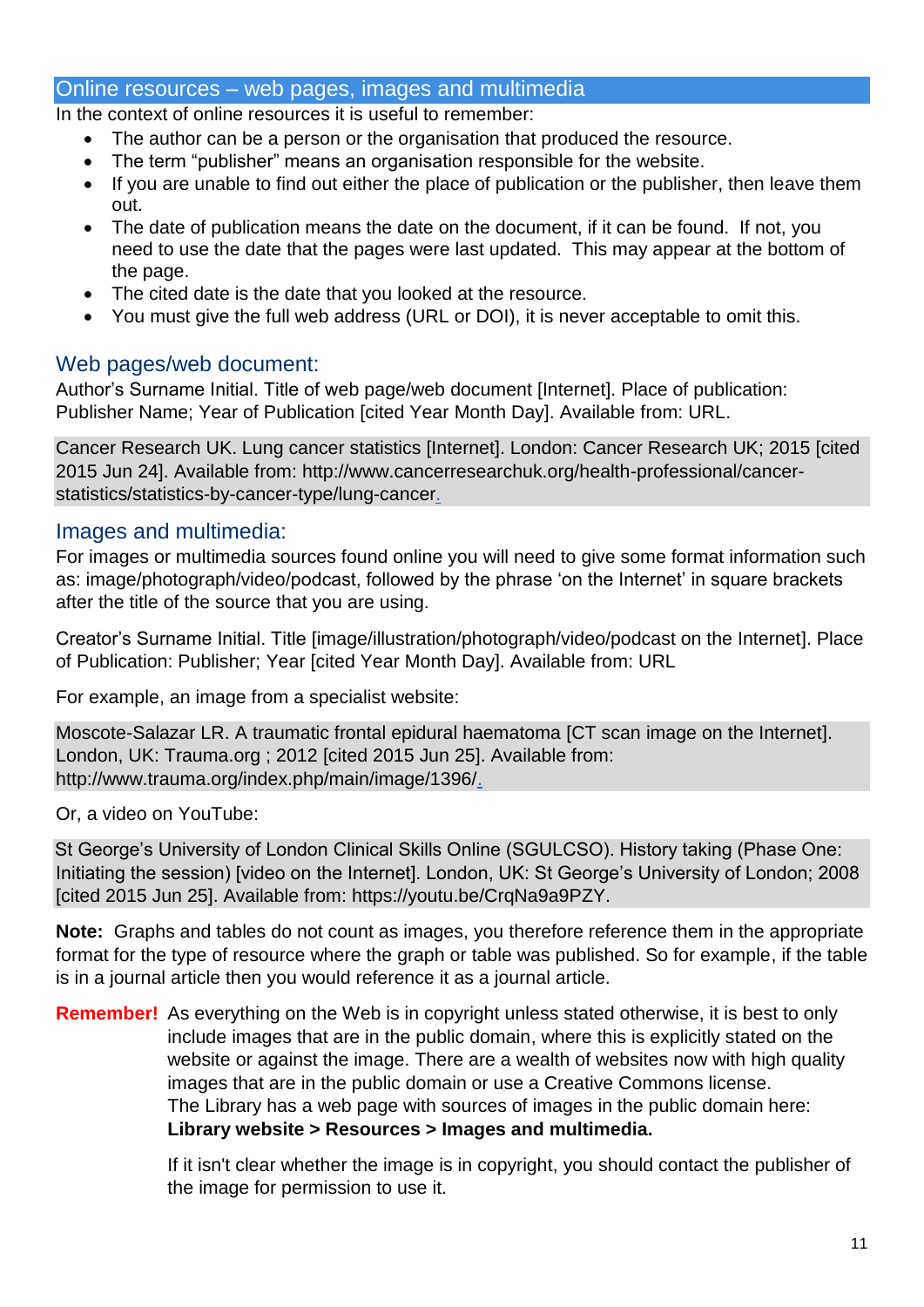## Virtual Learning Environments (e.g. Moodle or Canvas)

Virtual Learning Environments are used increasingly as stores for course documents and teaching materials. You will need to be clear about what it is you are citing e.g. lecturer's notes, a journal article, an image digitized for use in VLEs or an item from a discussion board.

## Moodle – Tutor's notes/lecture/other format:

Author/Tutor's Surname Initial. Title of item. Name of academic module [vle online]. Year of publication if known [cited Year Month Day]. Available from: URL: of virtual learning environment.

Woollhead A. Lung mechanics quiz. Cardiovascular I [vle online]. 2006 [cited 2006 Jun 26]. Available from: http://moodle.sgul.ac.uk/.

## Canvas – Message from Course Discussion Board:

Author's Surname Initial. Title of message. Title of Discussion Board in Name of academic module [vle online]. Year of publication if known [cited Year Month Day]. Available from: URL: of virtual learning environment.

Leonard L. Autonomy. Autonomy in contemporary perspectives in Nursing Perspectives [vle online]. 2002 [cited 2006 Jun 26]. Available from: http://canvas.kingston.ac.uk.

# Missing details

Sometimes either the **date** or **place** of publication may not be printed/displayed anywhere on the resource you wish to refer to. If the **date** is missing, you can use [date unknown]. If the **place** of publication is missing, use [place unknown]. Always put these in **square brackets**. If you do not know the name of the author then start your reference with the title of the resource instead, do not use Anon or Anonymous.

## **Note:**

- If you cannot identify either an individual or a corporate author, you should consider very carefully whether it is an appropriate source to be using to support your work.
- It is never acceptable to omit a URL/DOI in references to online resources.

## Further information for using the Vancouver style

The Vancouver Style is part of the International Committee of Medical Journal Editors' Uniform Requirements for Manuscripts Submitted to Biomedical Journals, which are available at [http://www.icmje.org](http://www.icmje.org/)

The ICMJE no longer publishes a list of reference formats, but instead recommends that authors follow the National Library of Medicine (NLM) guidelines. For samples of reference citation formats, authors should consult NLM's Citing Medicine here: <http://www.ncbi.nlm.nih.gov/books/NBK7256/>

Note:

- If you are writing for publication you should check the instructions to authors for the journal that you are submitting to.
- Some journals use their own variation of the Vancouver style, or use a different referencing style.